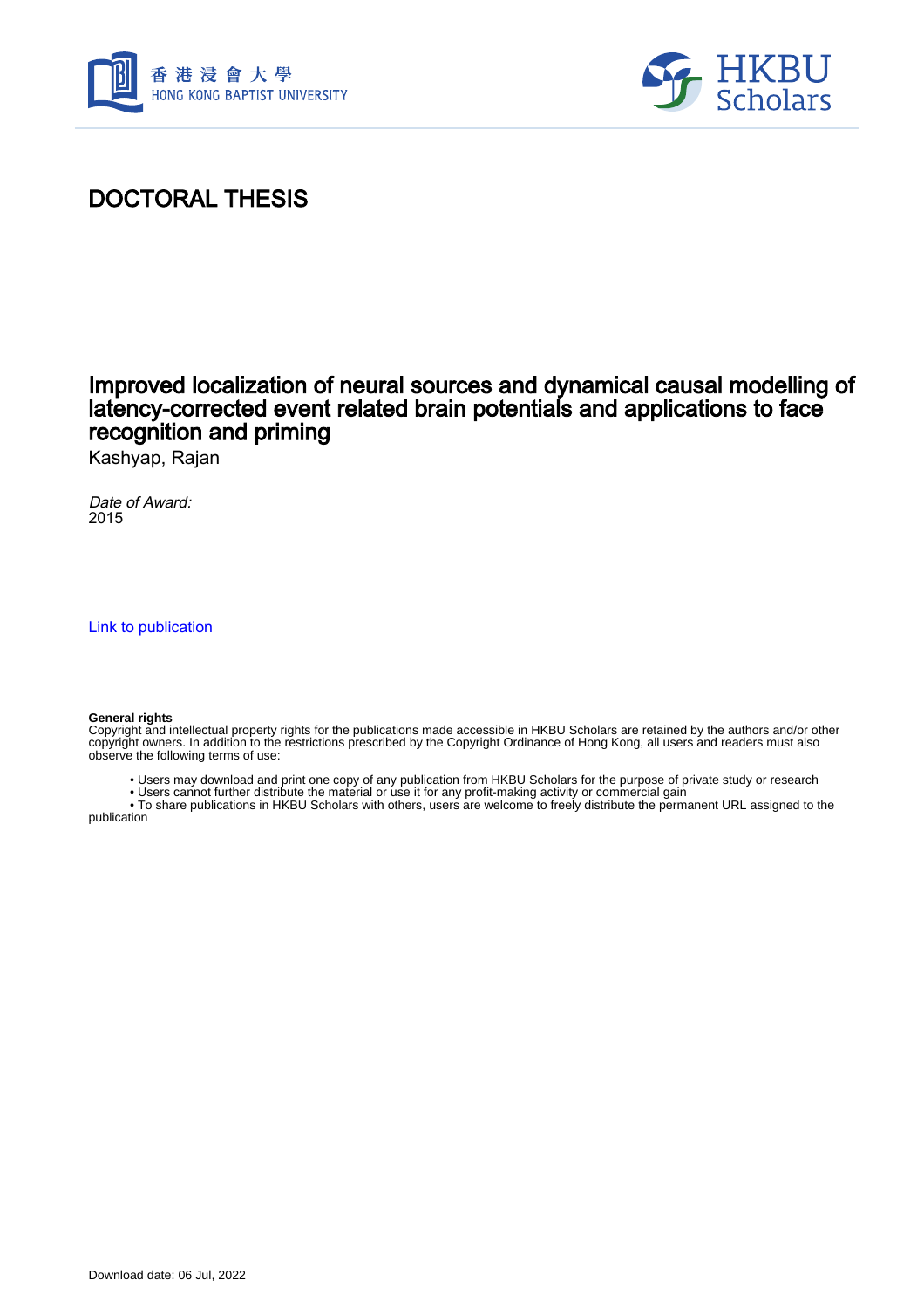### **Abstract**

Event related potentials (ERPs) are obtained from noninvasive electroencephalograms (EEG) which measure neuronal activity of brain on the scalp. However, conventional ERPs derived by averaging of single EEG trials have strong latency variability and are smeared, resulting in blurred scalp topography, especially in late components of ERP. The smearing problem had been addressed by reconstructing ERPs after latency correction with a new EEG analysis method Residue Iteration Decomposition (RIDE), which was demonstrated in a face priming paradigm to improve distinctness in scalp topography (Ouyang et al., 2011). This thesis aims to (1) extend the benefits of RIDE to neural source space by localizing the neural generators of ERPs, thereby developing an integrated RIDE framework for improvement in source localization and causal modeling of effective source networks, and (2) apply the framework to the face priming paradigm for famous faces, to explore the dynamics of face processing and priming.

We localized sources through brain electrical source analysis for both conventional ERP and RIDE derived ERPs (RERPs). RERPs allowed localization of an additional motor execution source (Premotor Cortex, PMC), apart from 5 other common sources, of which 2 (Occipital Lobe, OL; Fusiform Gyrus, FG) were obtained from early activity (< 250 ms) and 3 (Mediotemporal lobe, MTL; Prefrontal Cortex, PFC; Anterior Temporal Lobe, ATL) from late activities (> 250 ms) of RERPs respectively. Priming effects, i.e., the difference between primed famous (PF) and unprimed famous (UF) face conditions in source waveforms (SWFs), were extended and enhanced in RERPs, especially for late sources. The priming effects revealed (1) the role of sources in each hemisphere that play in perception, memory and execution, (2) parallel processing of information in sources, (3) early processing in the right hemisphere, and (4) predominance of the right hemisphere in face recognition.

Results confirmed SWFs of RERPs as better choice for the dynamic causal model (DCM). Two candidate DCM models, forward (F) and forward-backward (FB) were outlined on each hemisphere with SWFs from PF and UF conditions of RERP data. Priming has tendency to facilitate the FB model in the left hemisphere. On the other hand, independent of model preference, priming strengthened a bidirectional connection between FG and PFC in both hemispheres; this indicates a strong role of FG in structural representation and of PFCs in controlling decisions about face familiarity. Priming modulates the pathway  $FG\rightarrow MTL\rightarrow PFC$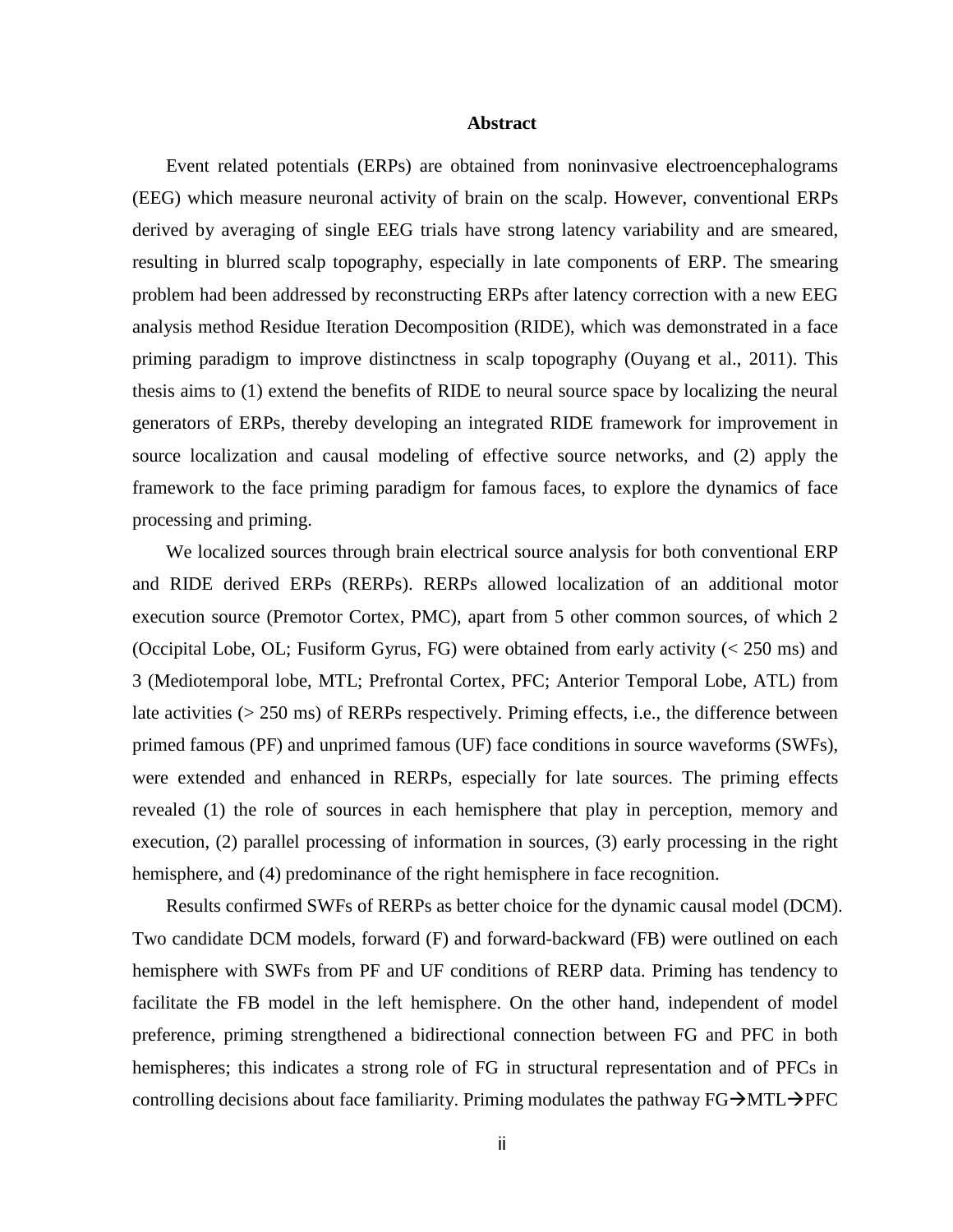differently in the two hemispheres, strengthening the involvement of MTL in the left hemisphere and weakening in the right hemisphere. This indicates proficiency of the left and right MTL in processing different aspects of facial information. Further, a backward connection  $ATL\rightarrow$ PFC in the left hemisphere was found to be functionally relevant for both conditions in speeding up response time in individual subjects, reinforcing the role of PFC in executive functioning and ATL in naming of famous faces.

Thus, an integrated framework of source localization and DCM with RERPs allows a novel, comprehensive understanding of time resolved dynamics in face recognition and priming, thereby piloting prospects of its application to other experimental paradigms.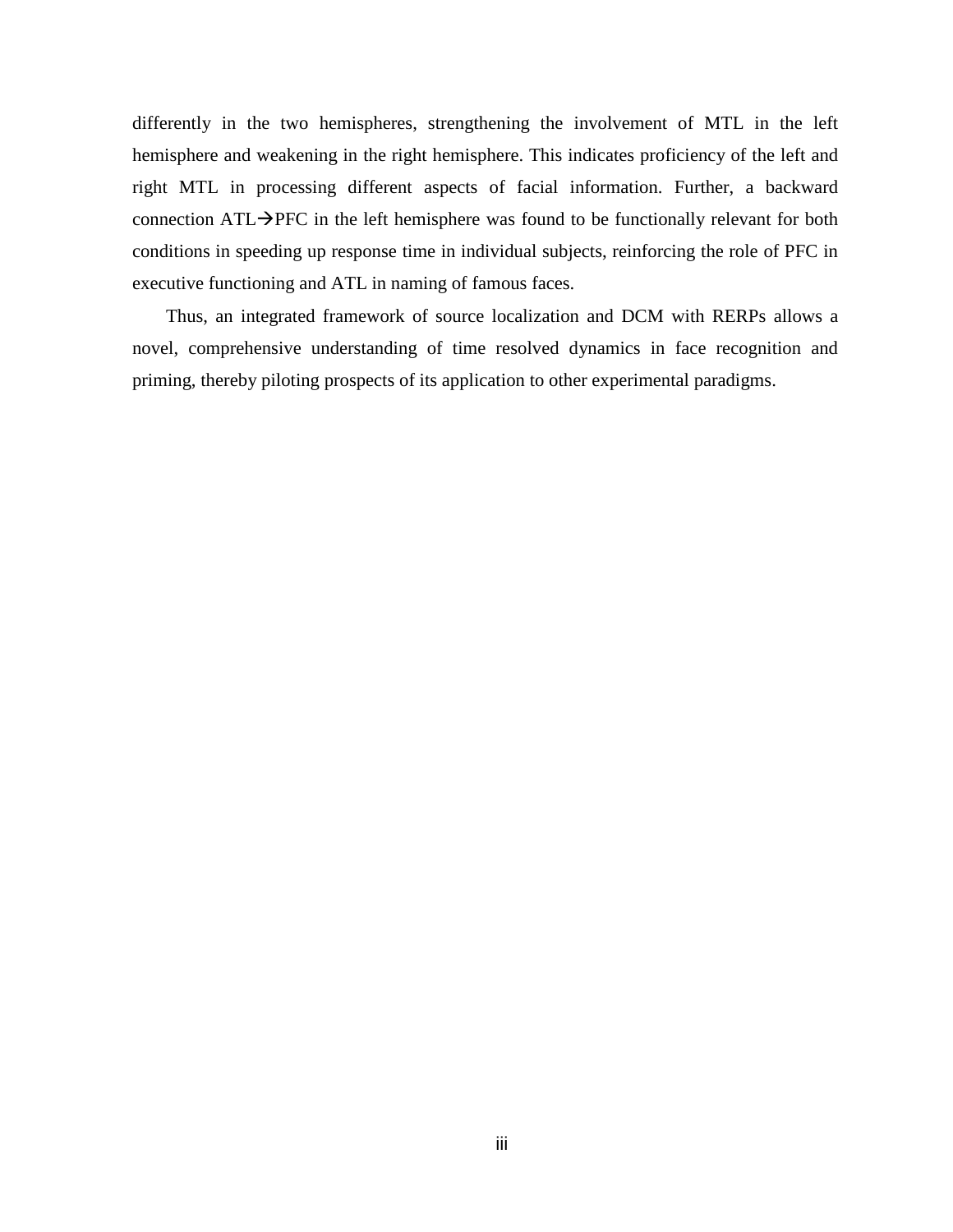# **TABLE OF CONTENTS**

| List of Figures $\frac{1}{x}$ |     |
|-------------------------------|-----|
|                               |     |
|                               |     |
|                               |     |
|                               |     |
|                               |     |
|                               |     |
|                               |     |
|                               |     |
|                               |     |
|                               |     |
|                               |     |
|                               |     |
|                               | -14 |
|                               |     |
|                               |     |
|                               |     |
|                               | 21  |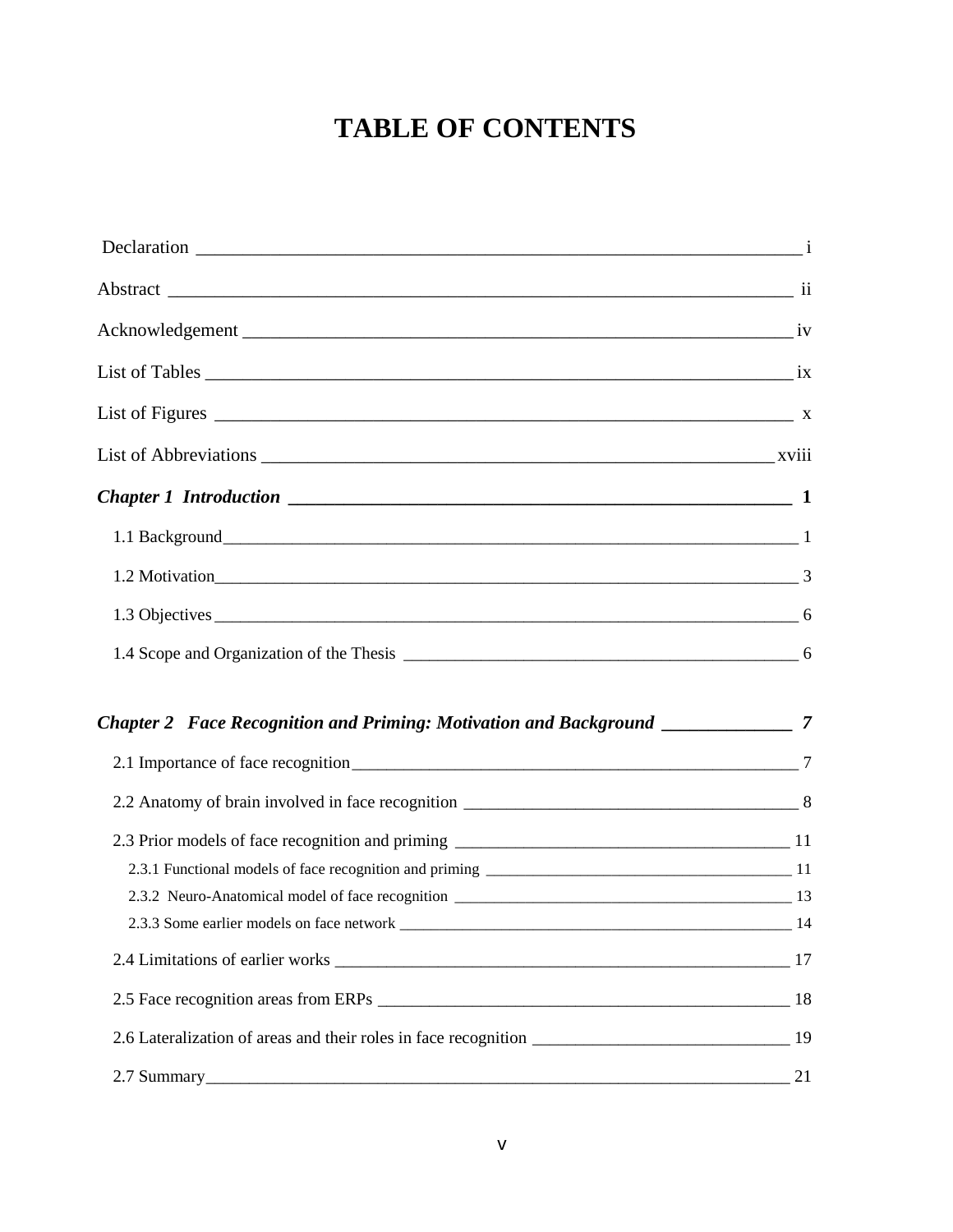| 3.3.1Basics of cortical structure and underlying dynamics of DCM __________________________________ 44 |  |
|--------------------------------------------------------------------------------------------------------|--|
|                                                                                                        |  |
|                                                                                                        |  |
|                                                                                                        |  |
|                                                                                                        |  |

# *Chapter 4 Data Acquisition and RIDE analysis \_\_\_\_\_\_\_\_\_\_\_\_\_\_\_\_\_\_\_\_\_\_\_\_\_\_\_\_\_\_\_\_\_ 55* 4.1 Experiment and conventional ERPs \_\_\_\_\_\_\_\_\_\_\_\_\_\_\_\_\_\_\_\_\_\_\_\_\_\_\_\_\_\_\_\_\_\_\_\_\_\_\_\_\_\_\_\_\_\_\_ 55 4.2 Conventional ERP and their components \_\_\_\_\_\_\_\_\_\_\_\_\_\_\_\_\_\_\_\_\_\_\_\_\_\_\_\_\_\_\_\_\_\_\_\_\_\_\_\_\_\_\_ 57 4.3 Previous RIDE analysis \_\_\_\_\_\_\_\_\_\_\_\_\_\_\_\_\_\_\_\_\_\_\_\_\_\_\_\_\_\_\_\_\_\_\_\_\_\_\_\_\_\_\_\_\_\_\_\_\_\_\_\_\_\_\_\_ 58 4.4 RIDE derived ERPs (RERPs)\_\_\_\_\_\_\_\_\_\_\_\_\_\_\_\_\_\_\_\_\_\_\_\_\_\_\_\_\_\_\_\_\_\_\_\_\_\_\_\_\_\_\_\_\_\_\_\_\_\_\_\_ 60 4.5 Summary \_\_\_\_\_\_\_\_\_\_\_\_\_\_\_\_\_\_\_\_\_\_\_\_\_\_\_\_\_\_\_\_\_\_\_\_\_\_\_\_\_\_\_\_\_\_\_\_\_\_\_\_\_\_\_\_\_\_\_\_\_\_\_\_\_\_\_ 63

| <b>Chapter 5</b> Implementation, Result, and Discussion | 65 |
|---------------------------------------------------------|----|
| Part I: Source Localization                             | 65 |
| 5.1 Implementation of Source localization               | 65 |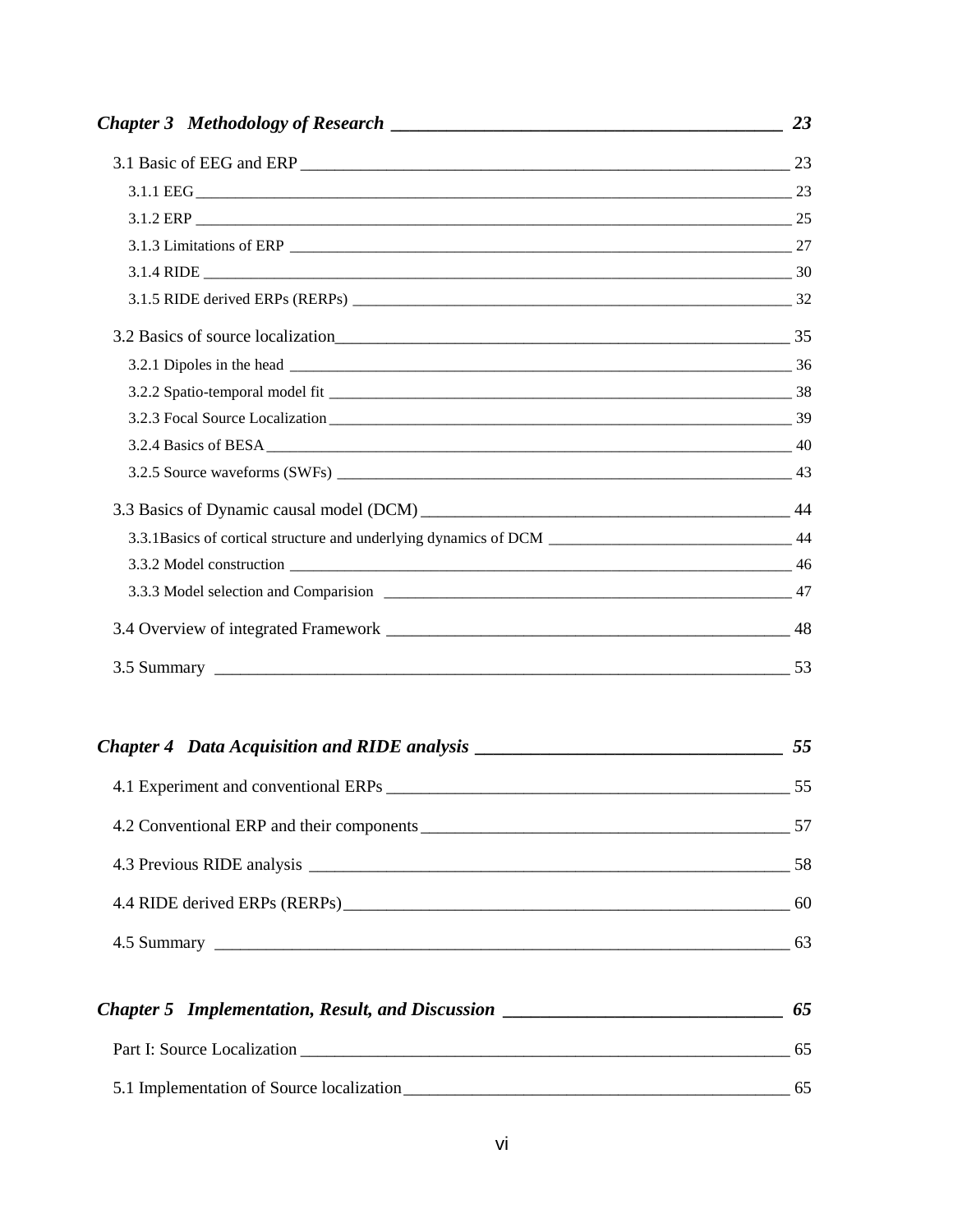| 85 |
|----|

| <b>Chapter 7 Summary and Prospects</b> | 117 |
|----------------------------------------|-----|
| 7.1 Summary                            |     |
| 7.2 Advantages of the present work     | 122 |